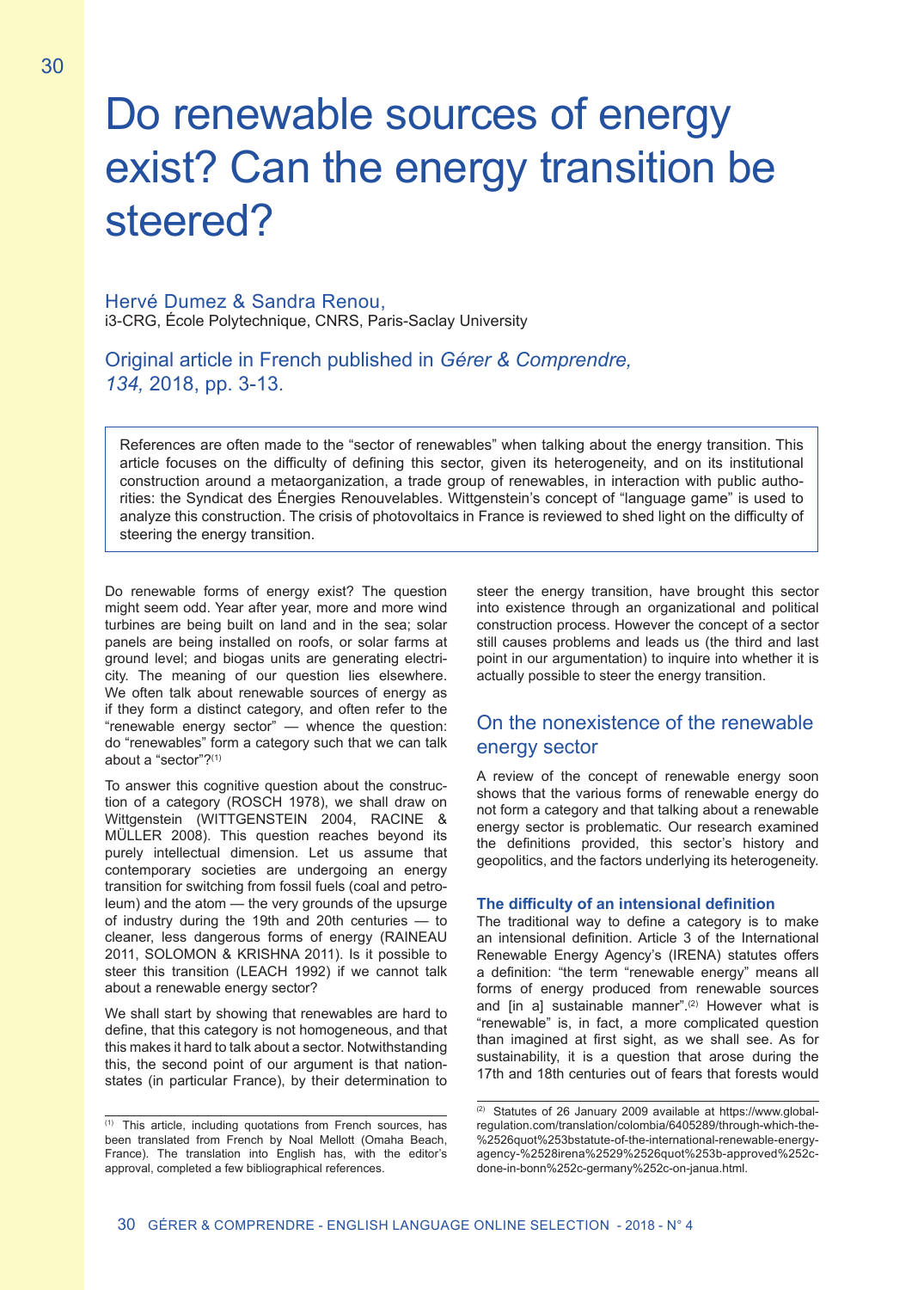# **Methodology**

This analysis of renewable energy does not posit this sector as a given fact but instead as an institutional fact constructed through strategic interactions between agents (SEARLE 1995). The objective of this "comprehensive research" (DUMEZ 2016) is to bring to light the process whereby this sector has been constructed as an institutional reality. To do so, we have looked for what characterizes this sector despite its diversity and concluded that seeing it as a single category is problematic.

Turning to the institution that brought this sector into existence in France — the Syndicat des Énergies Renouvelables (SER) — we have analyzed documents and met persons who were at this trade group's origin and have presided over it. We also met public actors, in particular at the Ministry of the Environmental Transition and Solidarity. To understand the social construction of this sector, its weaknesses and resilience, we focused on a critical case: the "arrangements" for supporting photovoltaics during the crisis at the end of the 1990s. This diverse information has been completed with secondary "cold" data from an analysis of the literature and of interviews. Interviews, used as a material to be "*interpreted*" (PIORE 2006), enabled us to test the interpretations constructed during research. This article contains excerpts from several interviews, including various presidents of SER.

eventually be depleted (BERKOWITZ & DUMEZ 2014). More demanding, Hansen and Percebois (2012: 68) have defined renewable energy as being "taken from natural movements [flows] and not from stocks that do not reconstitute themselves. Forms of renewable energy can, therefore, be constantly extracted from the environment, but this does not mean in unlimited quantities within any given period or time."

Another element comes into play. Global warming and greenhouse gases have boosted the development of renewables that emit less  $CO<sub>2</sub>$  than fossil fuels. According to the Observatoire des Énergies Renouvelables (Observ'ER), "renewables produce little or no wastes or pollution from emissions, take part in the fight against greenhouse gases and  $\mathrm{CO}_2$  in the atmosphere, facilitate a reasoned management of local resources, create jobs".<sup>(3)</sup> This definition focuses on two different points. First of all, renewables have (or can have) a local dimension: they feed into grids that are more local than those hooked to fossil fuels or nuclear energy. The second point: renewables have low emissions of CO $_2$ . Greenpeace has introduced yet another factor: the catastrophic potential (related, in part, to this local aspect) is incomparably weaker in the case of renewables than of fossil fuels or the atom.(4)

Meanwhile, researchers and academics often skirt around the difficulty of providing a definition. A good example thereof comes from Sine and Lee (2009:126) who — but briefly in a footnote — state that "renewable" energy is typically defined as energy that is not subject to depletion".

But then, as we shall now see, it is no simpler to make an extensional definition of renewable energy.

## **The sensitive question of an extensional definition**

IRENA's aforementioned definition goes on to list renewables as "including, among others: 1. bioenergy; 2. geothermal energy; 3. hydropower; 4. marine energy, including energy from tidal and wave and ocean thermal energy; 5. solar energy; and 6. wind power".2 In the United States, the Waxman-Markey bill of law (2009), which would have become the American Clean Energy and Security Act but was never voted, "defines: (1) 'renewable electricity' as electricity generated from a renewable energy resource or other qualifying energy resources; (2) 'renewable energy resource' as wind, solar, and geothermal energy, renewable biomass, biogas and biofuels derived exclusively from renewable biomass, qualified hydropower, and marine and hydrokinetic renewable energy; and (3) 'other qualifying energy resource' as landfill gas, wastewater treatment gas, coal mine methane used to generate electricity at or near the mine mouth, and qualified waste-to-energy." An EU directive contains a very similar list: "'energy from renewable sources' means energy from renewable nonfossil sources, namely wind, solar, aerothermal, geothermal, hydrothermal and ocean energy, hydropower, biomass, landfill gas, sewage treatment plant gas and biogases."(5)

These lists are compatible with some intensional definitions but not others. If renewables are supposed to be environmentally friendly, then hydroelectricity poses a problem. Building dams destroys or deeply alters local ecosystems. Some pundits have concluded that this form of energy must be barred from the list even though it relies on water, which seems to be renewable. The use of wood and everything related to it has also come under discussion. Forests can

<sup>(3)</sup> http://www.energies-renouvelables.org/energies renouvelables.asp

<sup>(4)</sup> https://www.greenpeace.fr/energies-renouvelables-france/

<sup>(5)</sup> Article 2 of the Directive 2009/28/EC of the European Parliament and of the Council of 23 April 2009 on the promotion of the use of energy from renewable sources (Document 32009L002).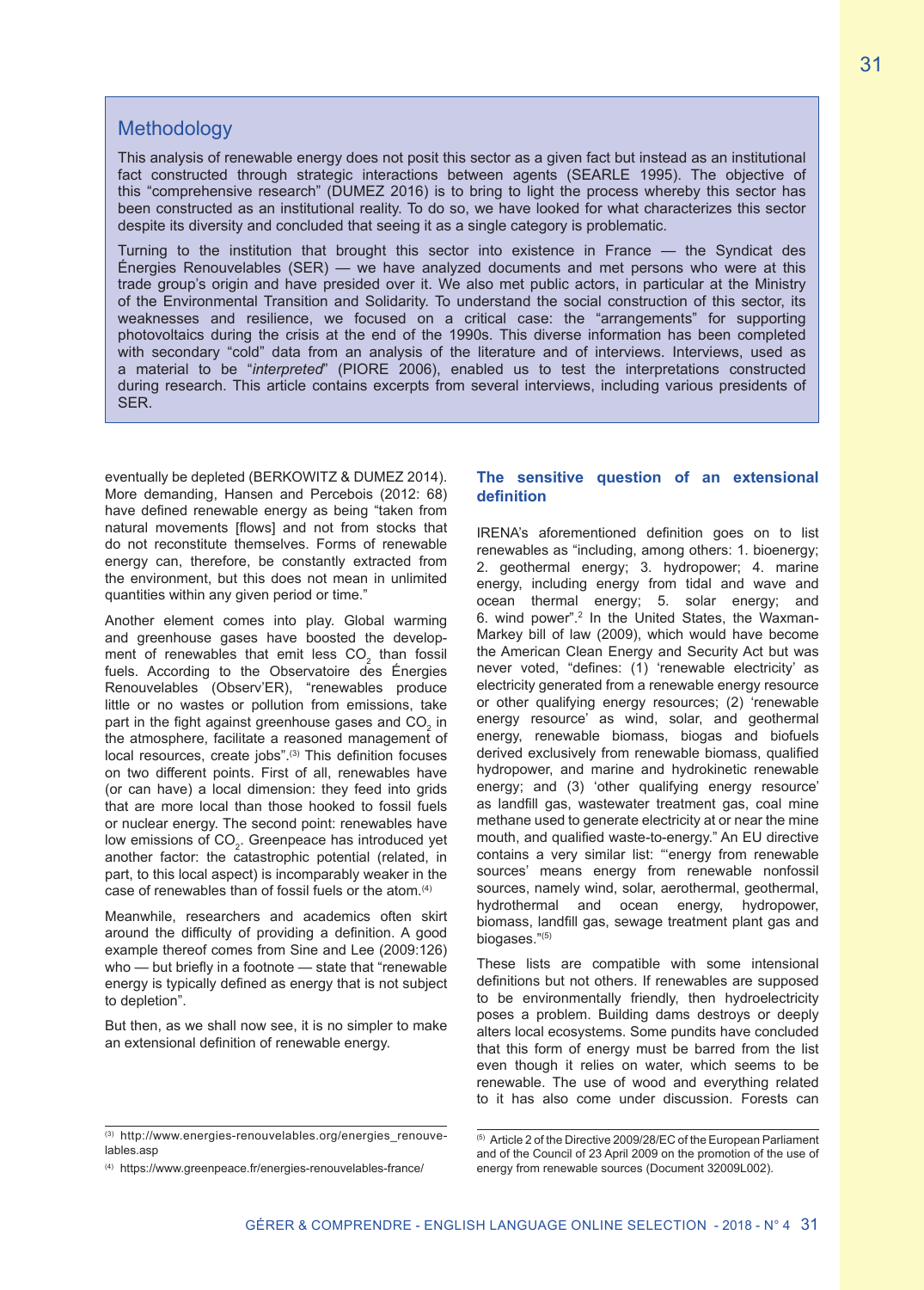be reconstituted if they are sustainably worked (not to extract more wood for energy purposes than what is replanted — conservation of the stock by acting on the rates of movements in and out). Accordingly, wood can be classified among renewables. But when burnt, it emits  $CO<sub>2</sub>$ . So, the debate still goes on about whether wood is a renewable. A similar problem arises with methanation, which has both pros and cons in relation to the environment.

The biggest controversy centers on nuclear energy. With reference to the criterion of being "renewable", uranium does not fit in among the sources of renewable energy. From an inventory management approach to the stock and movements however, we can consider that nuclear power does not jeopardize the stock of uranium on the planet. Though not renewable (except in the case of the now abandoned plans for the Superphoenix power station), this stock is not at risk of depletion. But the question of placing nuclear power among renewables remains open if renewables are defined as forms of energy that produce very low  $\mathsf{CO}_2$  emissions compared with fossil fuels. Furthermore, if renewables are to create local jobs, this is an additional argument for placing nuclear power on the list. But if we see renewables as alternatives that reduce the risk of major industrial catastrophes, then the atom should obviously be kept off the list.

As we see, the lists used for an extensional definition vary widely depending on whether or not to include hydroelectricity, wood, methanation and especially nuclear power. We lack any perfectly clear criteria for deciding whether to include or exclude these forms of energy among renewables.

#### **A complicated history**

The history of oil as a source of energy gives us a very clear glimpse of what we call a "sector" (URRY 2013). In the mid-19th century, petroleum was produced as a substitute for whale oil in lamps. With the invention of private motor vehicles, the search was on for an alternative to coal, which could be used by locomotives but not automobiles. World War I imposed oil as the fuel for vehicles on land (apart from trains), ships (diesel fuel) and the first "aeroplanes". This history is scientific, technical, industrial and, too, political (MITCHELL 2011, CALLON 2013). Likewise, the history of electricity from its scientific discovery at the threshold between the 18th and 19th centuries till its use in industry at the doorstep of the 20th century clearly corresponds to the history of an industrial sector (HUGHES 1983).

In contrast, the chronology is fuzzy when we try to write a history of renewable energy. The long and short terms are entangled without any clear view of a consistent "sector". Renewable sources of energy have existed since humanity. Depending on the sources, their use is dated back to Ancient Times or even prehistory. "The first form of energy that people used was their own physical force. Homo Erectus in China is said to have learned how to control fire approximately 500,000 years ago. Homo Erectus used the biomass (mostly wood) to cook and heat […] When people made objects, they started combining these primitive forms of energy and, above all, had recourse to the energy of water and wind. […] Windmills appeared in Rome and China in the third century BP. They then spread throughout Europe and became, according to Braudel, the essential implement of the domainial economy. At the end of the 18th century, more than 500,000 watermills were in use in Europe […]. Geothermal energy was also used before our era by the Romans for their baths and sometimes for heating homes. In 5000 BP, wind power was helping Egyptians sail on the Nile. However it was much later, toward the 7th century, that the first windmills appeared in Persia for gristmilling and pumping water. Toward 1000 CE, they were being used for irrigation in the Netherlands. […] Renewable sources provided the forms of energy used by our very ancient ancestors" (MEUNIER 2011:17-18).

Later on, these forms of energy were used to generate electricity: 1827, the first hydraulic turbine, invented by Benoist de Fourneyron; 1887, the first wind turbine, designed by Charles Francis Brush in the United States; and 1883, the first photovoltaic cell, made by Charles Fritts. These inventions sprung up in such different contexts that we can hardly talk about a "sector", not even one "in construction". This driving force in each case seems to set it apart from the others. At the time, fossil fuels (coal and oil) were not expensive, and the techniques for using them found a place in very narrow market niches.

Only after the oil shocks during the 1970s did the phrase "renewable energy" crop up. It was, in a way, a rediscovery according H. Durand (1982) who opposed the idea of "new energies". In a political context of activism, social groups attracted by the defense of the environment were advocating forms of energy turned toward demand instead of supply (the latter represented by the nuclear lobby), and demanding that the supply side be decentralized to make room for local initiatives (ÉVRARD 2014).

### **The complication of geopolitics**

Definitions of renewable energy also vary because of geography and politics, the two sometimes related (but with no simple determinism). Solar, wind and hydroelectric power are quite clearly linked to geography. A land with neither rivers nor a coastline, without wind but very exposed to the sun, will have a single renewable source of energy: solar power (but with as possibilities: photovoltaics and thermal uses). For countries in the far north, solar power will not be a serious option. On the contrary, France — with its rivers, coasts, windy regions, zones with a high rate of solar irradiance, areas with livestock and with forests, and its overseas departments and territories that benefit from the trade winds and sun — has a wide range of options. Climate zones and nation-states make for a complicated geopolitical map of renewable energy, even within the European Union.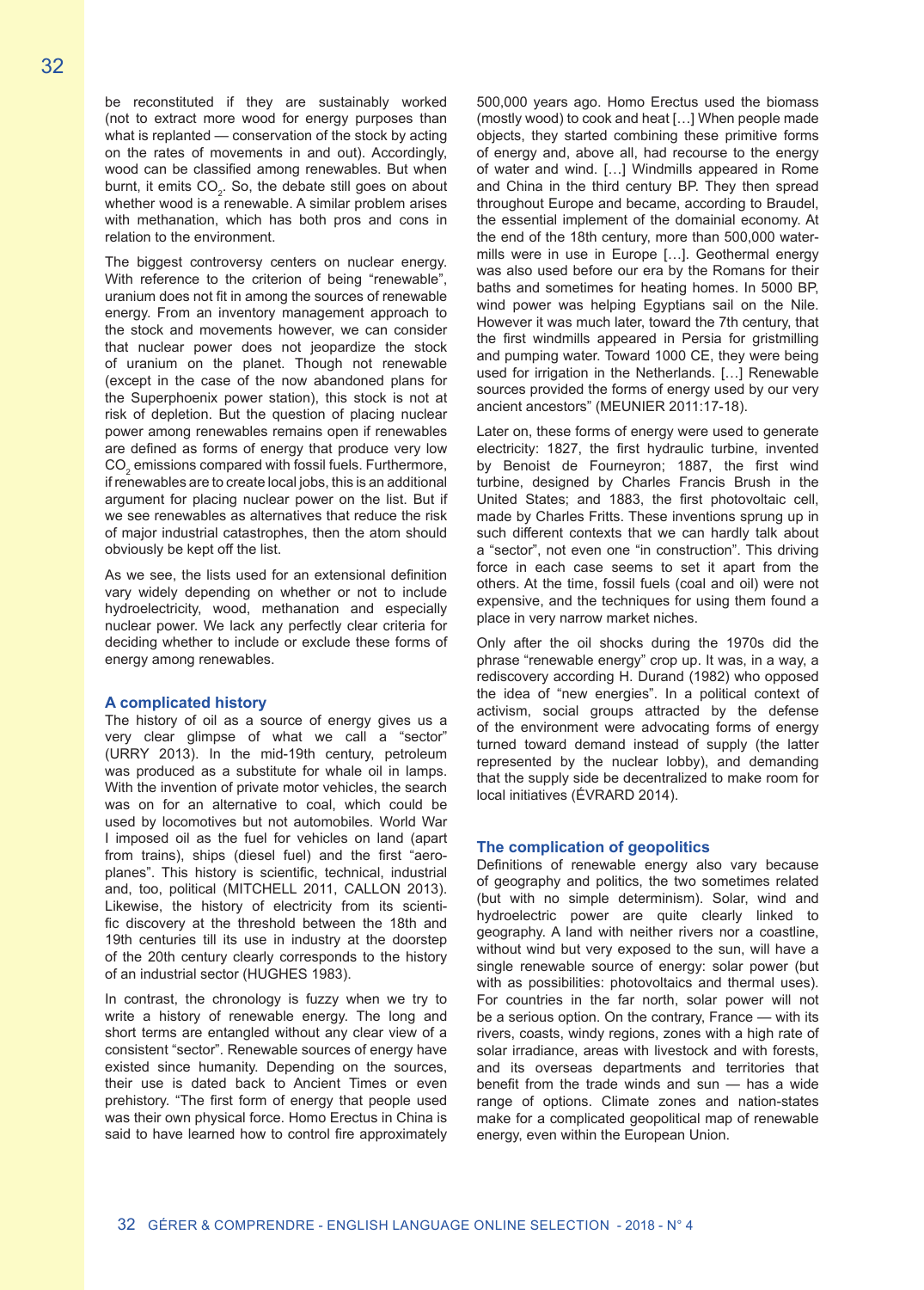

Figure 1: The share of renewables in total energy production *Source*: Eurostat, SHARES database, results 2015.

As we see on Figure 1, geographical proximity (*e.g.*, Spain and Portugal) might correspond to substantially different rates of development for renewables, whereas distant geographical conditions (*e.g.*, Denmark and Portugal) might be linked to a development of renewables. This diversity of situations is, therefore, explained not by geography or technology but by differences in institutional trends and policies.

#### **Factors favoring heterogeneity**

If there is a renewable energy sector, it is highly heterogeneous. Solar power can be thermal or photovoltaic, each with its own technology and stakeholders. As much (perhaps a little less so) can be said about onshore and offshore wind power. Furthermore, the size of stakeholders varies widely, ranging from big global industries (EDF Renouvelable, Vestas) to small or medium-sized firms (engineering, consultancy and service firms, companies that install solar panels, etc.).

Furthermore, the problem of acceptance accentuates the heterogeneity of renewables. Acceptance has been a problem in particular for hydropower (in relation to biodiversity) and wind power (in relation to land- or seascapes). The first major study on acceptance focused on the market for wind power (CARLMAN 1982 & 1984). Among the factors that jeopardize the social acceptance of a project are: the lack of support by key stakeholders; the inability of political leaders to formulate coherent and therefore efficient policies; an underestimation of the sensitivity of public opinion to the impact on landscapes (WÜSTENHAGEN et al. 2007); and the absence of a shared vision of territorial (local) development (CANEL-DEPITRE 2017). This last point is to be related to the NIMBY effect (not in my backyard): the position adopted by persons who see something as positive for society but negative for themselves (BAUWENS 2015). In this respect, solar power is much better accepted than wind power. These differences in the level of acceptance add to the differences within the "category" of renewables.

#### **Family resemblances**

Wittgenstein has pointed out that, when dealing with a notion that encompasses a diverse empirical reality, we have, since Socrates, looked for the essence that the elements in a set have in common, a sort of hard core shared by all elements. When we see a pony, a draft horse, a pure breed and a zebra, we try to grasp the essence that makes these animals with different appearances, behaviors and living conditions a horse. But this essence often does not exist. Wittgenstein cited the example of games: there is no common core or essence shared by chess, crossword puzzles and dodgeball. Games do not share a common property, but they do have family resemblances that are not clearly defined (WITTGENSTEIN 1996:61, GINZBURG 2004). This holds, too, for renewables.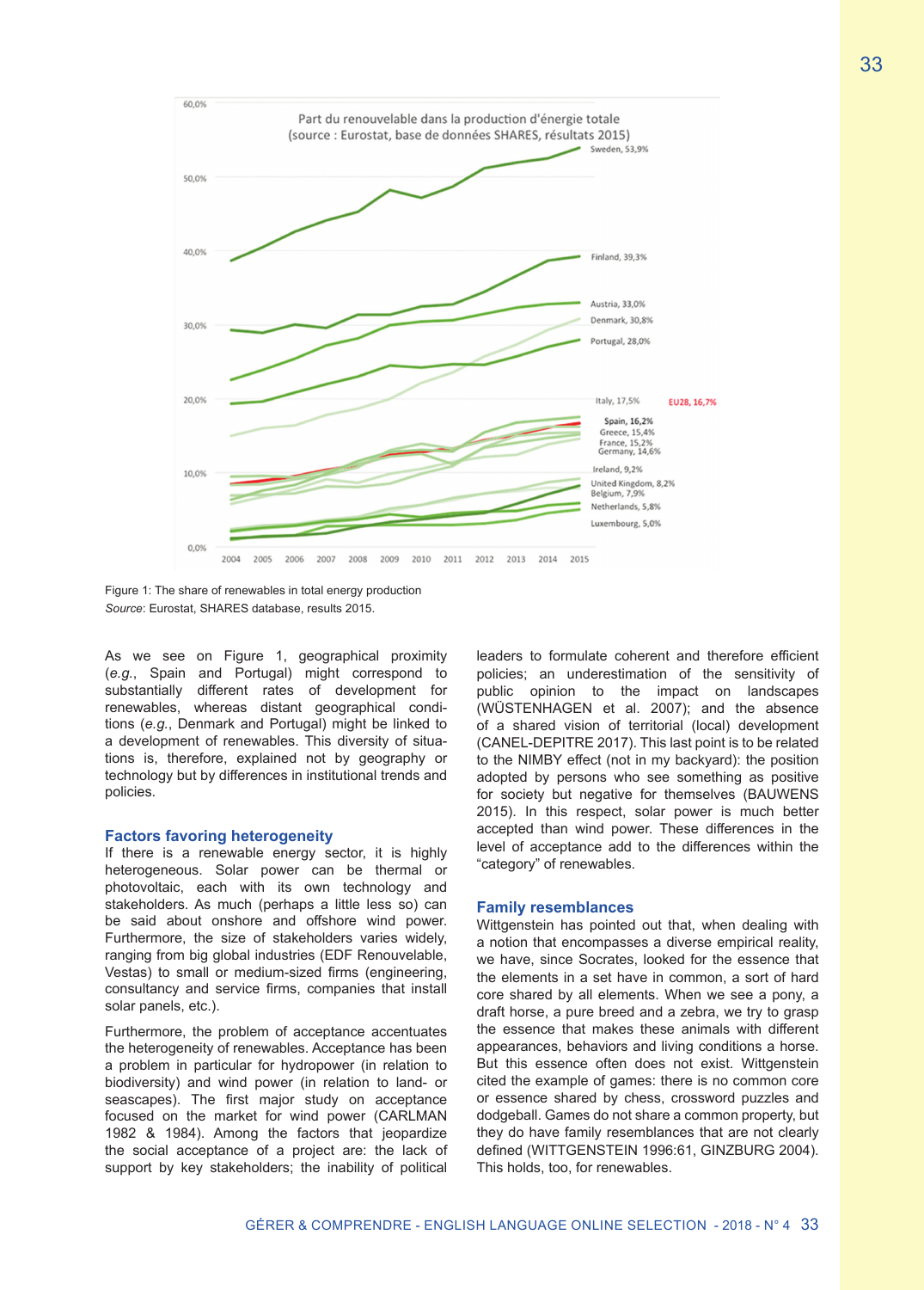It is impossible to define renewable sources of energy by referring to a common feature, but families that share features can be detected: the family of renewables that does not use fossil fuels; the family that does not produce  $CO_2$ ; the family that causes no major industrial risk; the forms of energy that do not reduce biodiversity; etc. Nevertheless, according to Wittgenstein, when we mention a concept, we usually, spontaneously think of a prototype. When thinking "bird", we see an animal that flies. When faced with an ostrich or a flying fish, the distinctness of the concept becomes problematic. In other words, the prototype that forces itself upon us when we mention a concept tends to skew our vision of things: "A main cause of philosophical diseases – a one-sided diet: one nourishes one's thinking with only one kind of example" (WITTGENSTEIN 2004:§593). For renewables, the prototypes are probably furnished by wind and solar power, but the category of renewable energy is much more open and heterogeneous than these two prototypes suggest.

To conclude from the foregoing, we have a hard time talking about a renewable energy "sector" given its wide heterogeneity and the fault lines running through it, in between the various forms of renewable energy. What exists are families of renewable energy, each of which shares overlapping likenesses. So, how can we talk about a "renewable energy sector"?

# On the mobile existence of a renewable energy sector

After all, a sector has been constructed through a compromise between different language games, a compromise that might undergo a crisis, as happened in France in the case of photovoltaics.

#### **The language games of renewable energy**

In a study on the nature of the "defense market", Depeyre and Dumez (2008) have explained that such a market exists through "language games". This phrase, borrowed from Wittgenstein (2004), is built on three ideas:

• First of all, a language game is not simply a matter of language. It mixes discourses and actions, words and deeds, declarations and decisions. A language game consists of "*language and the actions into which it is woven*" (WITTGENSTEIN 2004:§7).

• Secondly, language games are always plural: "*And this multiplicity is not something fixed, given once for all; but new types of language, new language-games, as we may say, come into existence, and others become obsolete and get forgotten.*" (WITTGENSTEIN 2004:§23). As we shall see, a language game centered on financial investments arose with regard to renewable energy. By analyzing an empirical case (a market or sector), we can, therefore, shed light on the multiplicity of the language games being played and on their evolution.

• Thirdly, although language games normally enable players to talk together and interact in a fluent, coordinated way, they can, in critical situations, generate tensions. In situations with public interventions, as in energy policy — itself a policy subsystem in the sense of Baumgartner and Bryan (1991) — language games can shed light on the dynamics of the compromises and crises in this subsystem.

These three ideas seem to suffice for explaining the dynamic construction of renewables as a sector.

Our first task is to detect the language games. On 29 May 2000 at the second conference organized by the Syndicat des Énergies Renouvelables (SER), Prime Minister Lionel Jospin made a speech that launched a genuine energy policy: "*For the sake of economic efficiency, to reinforce our independence in energy matters, to contribute to protecting the environment and to fighting against greenhouse gases, and, too, to replace imported energy with local jobs, the government wants to make energy policy a national priority […] We must develop a full-fledged, renewable energy industry.*"(6) For SER, the Prime Minister's attendance at this conference marked a brilliant success.

Three language games can be detected in this excerpt: an energy policy on the scale of the country; the protection of the environment; and the defense of a "territorial" industrial policy involving the government and economic agents. Presumably, these three, though distinct, would converge in actual practice.

The first language game concerned French energy policy in general and electricity in particular. This policy was shaped by the decisions made in favor of nuclear power and drafted out of a concern for "energy independence". It resulted in the production of electricity at a low cost, provided a strong stimulus for the creation of local jobs (EDF's personnel at nuclear power stations and maintenance personnel), endowed the country with a recognized know-how and, in the context of global warming, emits very little  $\mathsf{CO}_2^{\phantom{\prime}}$ . This policy was drawn up outside the market through a language game fostered by public authorities: by state officials and the public electricity utility (EDF) and with a key role assigned to an engineering corps (Corps des Mines) positioned at the junction of politics, science and industry. The major problem stemming from this choice has to do with the ageing of reactors and the related risks, as evidenced by catastrophes, those averted (such as Three Mile Island in 1979) and those, from which other countries have not been spared (Chernobyl in 1986 and Fukushima in 2011). AT issue for policy-making is the energy mix. The share of nuclear power should probably be decreased to make room for renewables, but how much room? Till the start of the century,

<sup>(6)</sup> Declaration on 29 May 2000 in Paris by Prime Minister Lionel Jospin on the government's policy for developing<br>renewables available via https://www.vie-publique.fr/ renewables, available via https://www.vie-publique.fr/ discours/133216-declaration-de-m-lionel-jospin-premier-ministresur-la-politique-mene.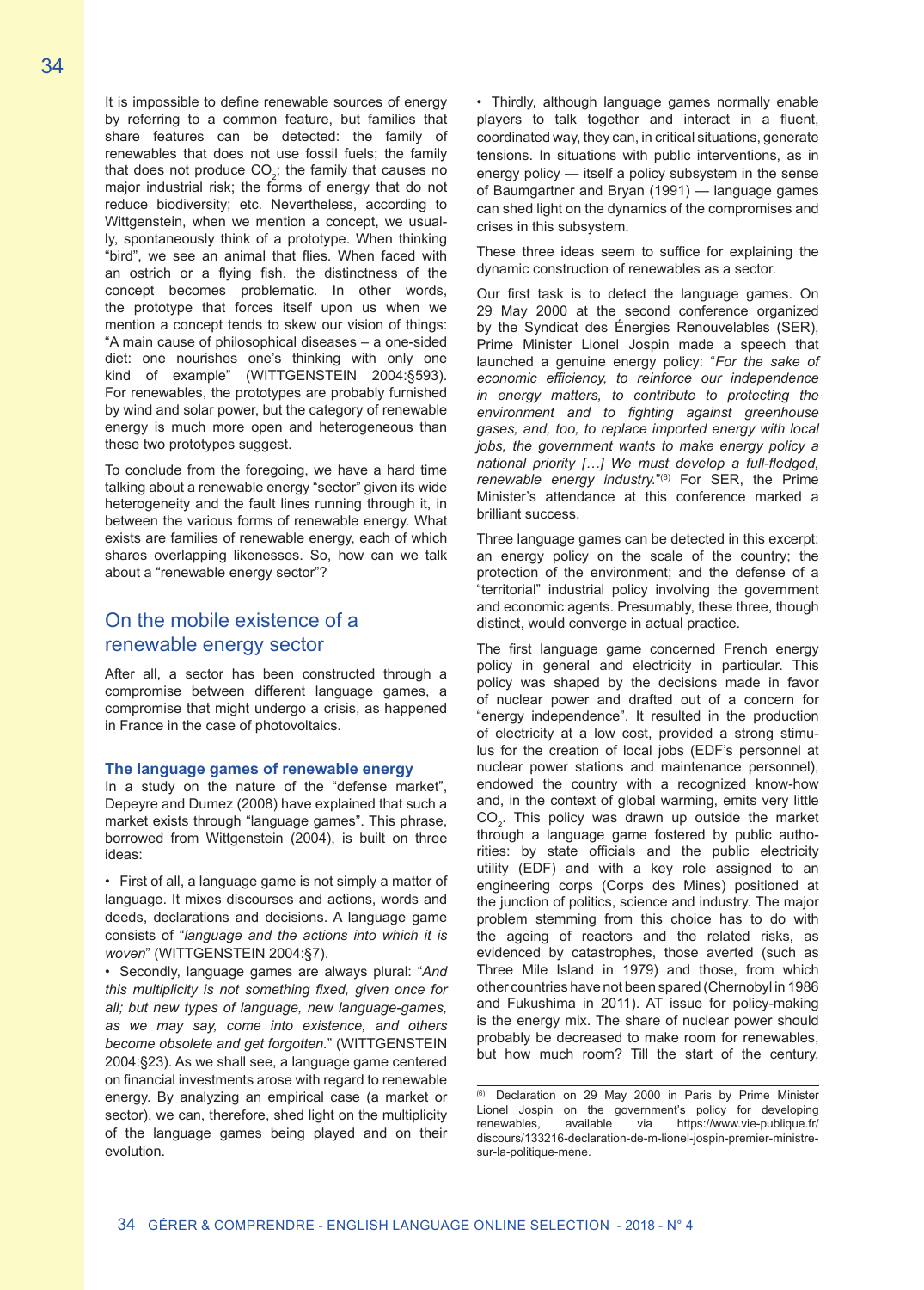renewables had mainly been developed in France's overseas territories, where there was sunshine, heat and wind for solar and wind power, where it was impossible to imagine installing nuclear reactors and where other alternatives (gas, oil, coal) would be expensive and cause pollution.

The second language game was environmental advocacy. It rallied researchers, industrialists, NGO activists and consumers around the idea of developing alternatives to dangerous, polluting sources of energy (respectively, the atom and fossil fuels). In this language game, environmental issues are so important that they override economic considerations (earnings, profit-making). Accordingly, the government should subsidize these alternative forms of energy. The result would be an alternative energy model that, more economical and more "distributed", would break with a centralized, productivistic system (like nuclear energy) and move toward a "producer-consumer" approach. In 2000, Lionel Jospin asked Yves Cochet, a green MP, for a report on this idea of a producer-consumer (COCHET 2000).

The third language game was played around the development of industry and innovations. Public authorities wanted to boost sectors of the economy that created jobs and made innovations. What exemplified this game in Jospin's discourse is the idea of developing a "renewable energy industry" (the last word referring, in this context, to both a "sector" and an "industry") that would create local jobs while improving the balance of trade (as local jobs replaced energy imports).

## **The renewable energy sector constructed out of a compromise between language games**

The renewable energy sector was constructed around a compromise between these three language games — a social construction (BERGER & LUCKMANN 1966, SEARLE 1995) around a set of arrangements borrowed from neighboring Germany (DEBOURDEAU 2011).

At the start of the 1990s, given the pressure exerted by the Green Party, Germany wanted to move faster to shut down its nuclear power stations, and it also had to find ways to stimulate the growth of the states that used to be part of East Germany. Though inspired by a tradition based on a liberalization of the economy, the policy conducted was not hostile to government support, if limited in time, for nascent industries. The law adopted represented a compromise between several language games. It came out of a joint and, in principle, bill of law introduced by a Green MP and a Liberal MP from Bavaria. The arrangements were thus set up that enabled all these language games to come into play together.

The traditional electricity companies were forced to buy electricity from renewable sources at a price guaranteed by the federal government. In addition however, two key arrangements were added to moderate this decision. First of all, the system was designed on a sliding scale. The law assumed that renewables would initially cost more to produce than traditional energy but that they should grow to become competitive and thus no longer need subsidies. The goal was to reach a level where production costs for traditional and renewable energy would be equal, what has been called "grid parity". The guaranteed prices were to last only during the period when renewables still had higher production costs. Secondly, these production costs have been monitored very closely, a report on them being released twice a year. The guaranteed price is adjusted to decreases in the production costs of renewables. This setup seems to be a success. Thanks to it, renewables have grown, and a new industrial sector has sprung up, in particular around photovoltaics. Other countries such as Austria and Spain decided to adopt this policy; and France too.

In France, guaranteed prices were introduced in 1999 with the obligation to purchase "green" electricity from privately installed photovoltaic panels. An act of February 2000 generalized this approach; and a decree then fixed the prices for various sorts of renewables. Discussions on these prices have been conducted by source of energy. They have been facilitated by the fact that a single person represents various companies and trade groups.

At the start of the 1990s, six small firms with their principal operations overseas founded a "metaorganization" (of which the members are themselves organizations: AHRNE & BRUNSSON 2008, BERKOWITZ & DUMEZ 2016). This Syndicat des Professionnels Français des Énergies Renouvelables (SIPROFER) became, in 1998, the Syndicat des Énergies Renouvelables (SER). The renewable energy sector would be shaped through negotiations between the government and SER, as if the creation of a renewable energy trade group had brought this sector into existence — as if this were more important than that this sector had created a trade group to represent it. In the words of one of SER's presidents; "This umbrella grouping of renewables had more goodwill while the renewables taken separately had less and might even be strongly rejected (wind power). I understood right away that renewables were the positive umbrella for this organization. I also thought that the fate of each of the branches would eventually separate but that there was a possibility for pooling resources and solidarity."

SER thus legitimated its existence and, consequently, the existence of a sector that it would represent during negotiations with the state. As for the government, it needed information and studies. The state could claim to steer the energy transition only if it had opposite it a creditable representative of a sector on whom it could (and had to) rely. According to a president of SER, "I would think, and still think, that lobbying by lobbying professionals must be grounded on solid, professional information. It's not public relations or brokerage. We went to meetings in the cabinets of ministries and public administrations with briefs that were in advance of the information they had. That was true even for talks with the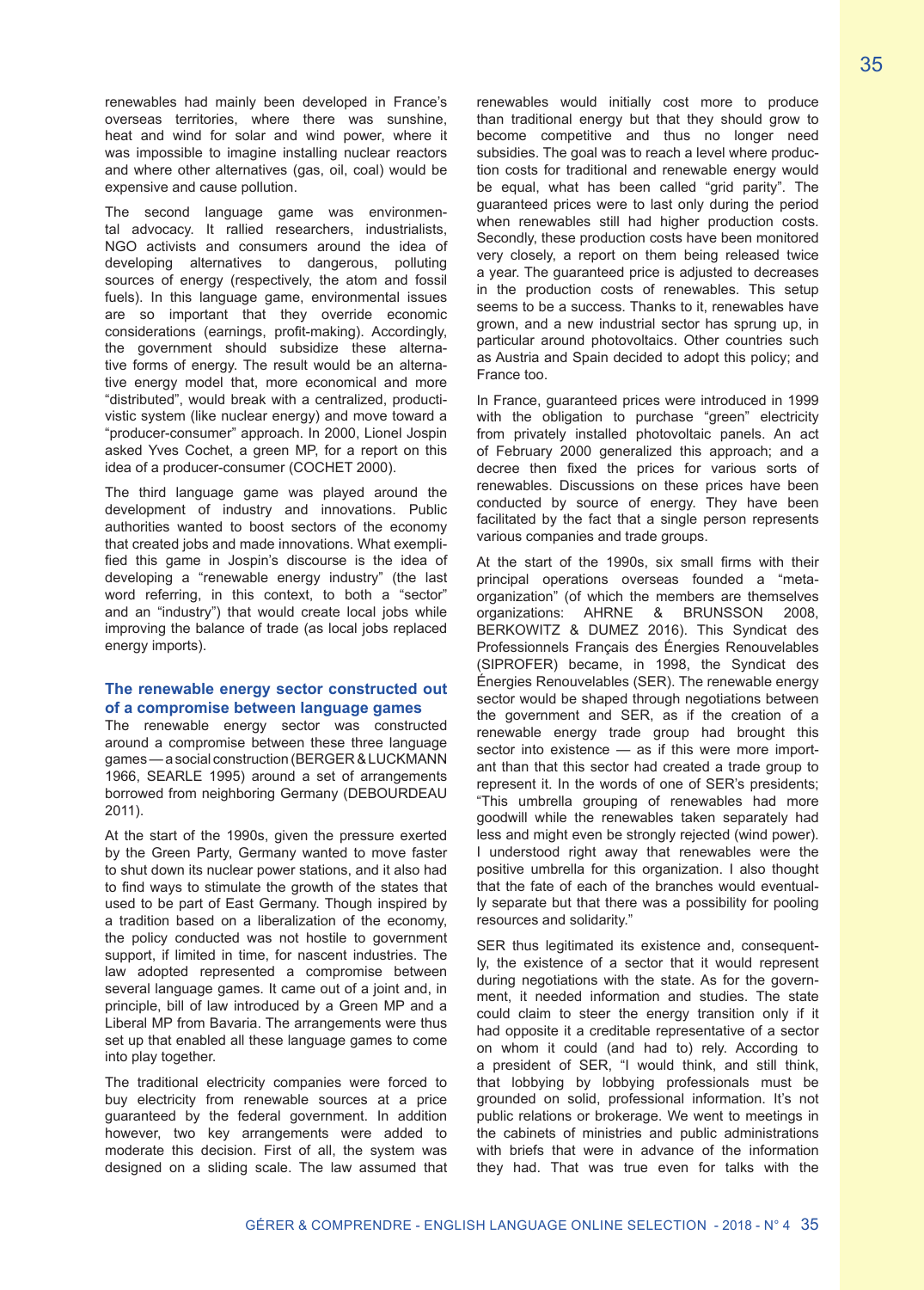president's and prime minister's offices and with central administrations. It was fundamental." SER's deep work for gathering information was done prior to interactions with state authorities. As one of its presidents said, "Even the meetings of our board of administration were well prepared. They were not traditional board meetings. Briefs were thick. Real technical discussions took place." Among the examples cited of interactions with public authorities: "We drew on the German example, fixing the purchase price. I negotiated with those ideas in mind with the minister of Industry at the time. I had a single colleague, and he made a business plan to show the conditions for developing wind power. We had received a plan that was not at all suitable. By referring to the work we had done, I managed to convince the minister. That was possible only because we had a very accurate, well-argued brief of information (the costs of connections, etc.)."

Obviously SER has had to represent the sector in all its diversity. It is structured in committees, at the time: overseas departments and territories, hydroelectricity, marine energy, bioenergy, solar power and photovoltaics, thermal solar power, wind power, the energy produced from wastes, geothermal energy, renewables and the building trade, industry, household heating with wood. The category "renewable energy", which figures in the trade group's name, thus covers a range of diverse activities. Over time, the balance between these various activities has shifted. The companies that founded SER worked mostly in photovoltaics. Then, wind power stepped in. In the first decade of the 21st century, solar power experienced a surge that would be stymied in 2011, as we shall see. This sector is still very heterogeneous; and the balance in this umbrella organization shifts. These shifts can cause friction between language games. One president said, "As soon as it started working, there were centrifugal forces. Wind power, solar power from photovoltaic, solar power for water-heaters, everyone wanted their own shop."

#### **A crisis**

We have sen why language games are always multiple and why they often operate like a routine without problems. But they sometimes enter into a crisis…

During negotiations on guaranteed prices, the renewable energy sector existed despite tensions. Public authorities negotiated with it; and it, with them. In general SER's president chose to be accompanied by the president of the appropriate specialized committee to attend negotiations. This game involved engaging the sector's weight and legitimacy as a whole sector and taking account of the specificity of each source of renewable energy.

As announced by Jospin, the German setup for a guaranteed price with the obligation to purchase was adopted in France (DEBOURDEAU 2011). Unlike in Germany however, the two arrangements for moderating this decision were not adopted: the sliding scale and the biannual monitoring of production costs. As a consequence, the state had no view of what was happening in this sector, of how the players were behaving. Right away, the Regulatory Commission of Electricity (CRE) drew the attention of authorities to the risks stemming from the arrangements as adopted. It explained that the procedure for setting prices "did not allow for foreseeing or controlling the production capacities to ultimately be achieved, or, thereafter, the cost for the community and the market consequences".<sup>(7)</sup> In 2007 however, the Grenelle of the Environment, a meeting of officials and organizations for a wide-ranging discussion of environmental issues, confirmed that no thought was being given to a sliding scale.

Meanwhile, a major industrial trend had taken off, as countries in Asia, notedly China, began mass-producing solar panels. This had two effects. First of all, it seemed unrealistic to imagine developing a photovoltaic industry in France; and secondly, the cost of imported panels was dropping.

So, a fourth language game came into play, unexpectedly, centered on investments. Players, in particular EDF-Énergies Nouvelles, pointed to the scissors effect between the high guaranteed price and the decreasing cost of imported solar panels. For the installation of solar panels, private persons were being solicited, as well as big retail chains (the roofs of their stores offered large surfaces for such installations) and even, among others, the army (since it had land and buildings, no longer used barracks) and farmers (for their sheds). A SER president told us, "At the time of the bubble, there was a bunch of opportunists. An Alsatian farmer became famous for his plans. A lot of farm sheds in my region were covered with panels that were useless for running a farm."

The bubble soon swelled, what the CRE called an asset bubble. Articles were written about this (FINON 2009, FINON & PEREZ 2006), but the information took too long to reach public authorities. According to one of SER's presidents, "The price of solar panels made in China fell in a very short time. Everyone was caught off guard, including myself. The price had become too attractive. There was a major disequilibrium of information. That's a point I learned. The person who made the final decision was under pressure from the circumstances, and his administration did not necessarily have the information. Those closest [to sources of information] were firms, who could buy a Chinese panel at a third of the price of a German panel. Of course, they didn't say so. The trade organization received the information later, but it was not meant to go tell public authorities 'Bring the price down [for purchasing green electricity]'. When things go fast, windfalls occur."

 $(7)$  Opinion of the CRE (Commission de Régulation de l'Électricité) of 20 December 2001 on the executive order that set the conditions for purchasing the electricity generated by installations that used radiation from the sun, as cited in Article 2(3) of Decree n°2000-1196 of 6 December 2000 (*Journal Officiel de la République Française,* 62, 14 March 2002, p. 4683).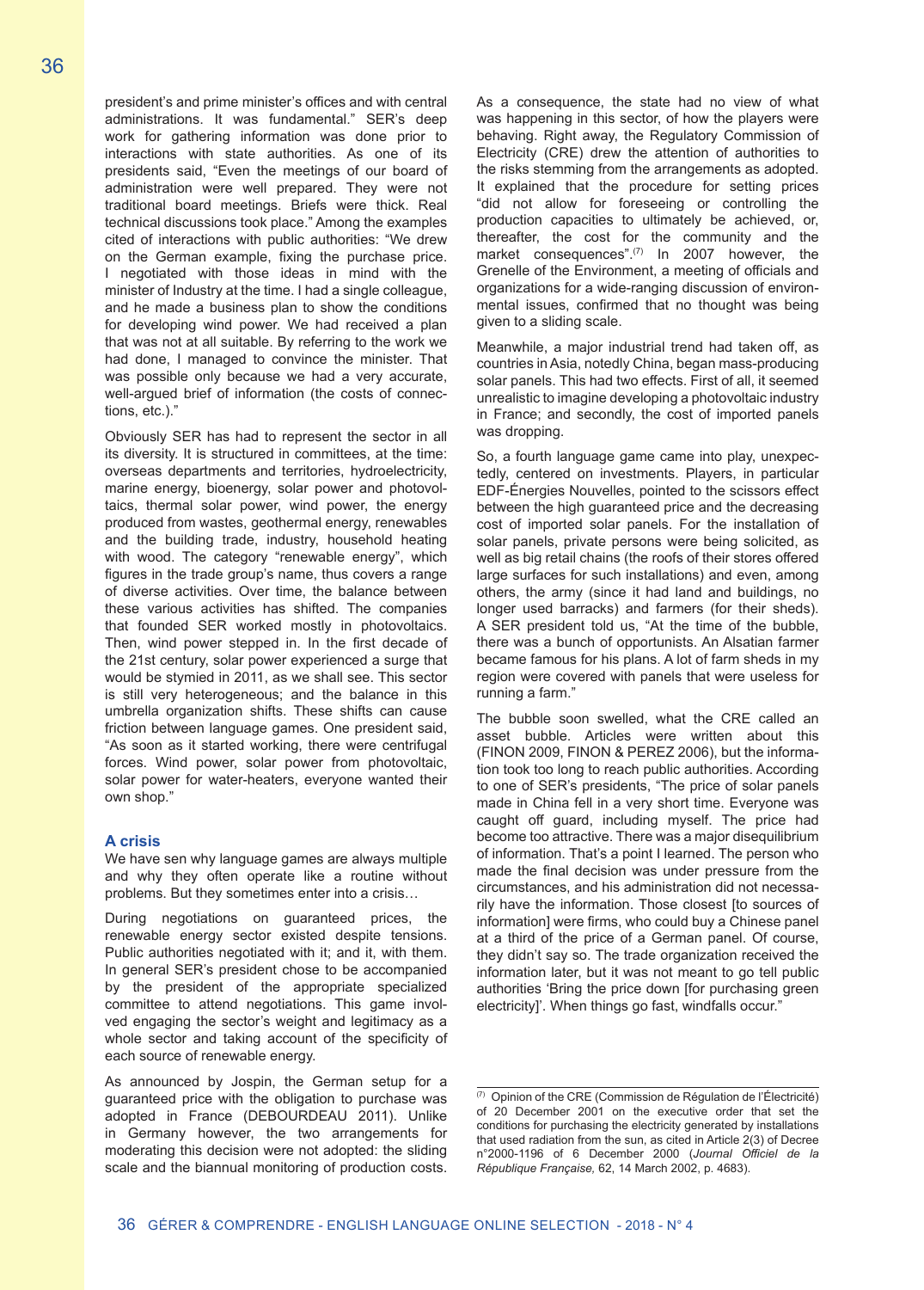Once the government received the first information about this bubble, it declared in November 2008 that it was planning to reduce the purchase price of electricity from €0.55/k-Wh to €0.45. It repeated its intentions during 2009 but without taking any measures. These announcements had a deviant effect: economic agents, anticipating a lower price, filed even more demands for installing panels. The system was running so wild that an interministerial meeting on 2 December 2010 declared a moratorium. The decrees issued on 12 and 15 January 2011 provoked an uproar among farmers. According to trade groups, farmers who had counted on the income from solar panels would be filing for bankruptcy. A decree of 16 March 2010 contained measures for the agricultural sector.

This situation sparked a heated controversy that reveals the opposition between various language games. The government asked Jean-Michel Charpin (from the Inspection Générale des Finances) and Claude Trink (engineer from the Corps des Mines) for a report. This report, published in September 2010 (CHARPIN et al. 2010), concluded that, in a country where nuclear energy provides electricity at a low cost, the costs of guaranteeing a purchase price for renewables in general and for photovoltaics in particular were much too high and that, in the case of photovoltaics, the guaranteed purchase price had mainly boosted the industrialization of China while worsening the balance of trade. At the same time, EDF announced that it would hike (+4%) the price of electricity for consumers at the start of 2011 — an increase widely blamed on the policy in favor of photovoltaics. Yves Cochet criticized the Corps des Mines for being set on a centralized system of electricity and defending nuclear power. This mustering of miscellaneous forces from the industry and from associations active in defending the environment culminated in a demonstration on 8 March 2011 with the slogan "Don't touch my solar panel". At issue was a much more decentralized view of the production and consumption of electricity. The hesitant government was criticized for its inability to define a coherent policy since it wanted to keep nuclear power as the centerpiece in the whole system while also developing renewables.

From 2006 to 2010, solar panels were installed with a total production capacity of 1000 megawatts, an achievement that had seemed very unlikely at the start. Nonetheless, we cannot conclude that a solar/ photovoltaic industry had developed, since this economic activity amounted to installing panels imported in huge quantities. The steerage of the energy transition was trapped between contradictory language games that could have, it had seemed, been made consistent but that ultimately played against each other. Some players had invited themselves into the game unwanted (financial speculators), others (innovative industries) remained on the outside even though their development had been proclaimed as an objective.

At last, the government changed procedures and opened projects to calls for tenders, a choice based on a completely different principle. The installation of a targeted capacity of electricity from renewables was set and made public (a given number of megawatts of wind or solar power); and bidders proposed a price in

relation to the target. The lowest bid was chosen. The government was now planning the volume of projects in terms of capacity.

# Conclusion: Can the energy transition be steered?

The energy transition calls for passing from fossil fuels and nuclear power to renewables. As this study has shown however, there is no actual renewable energy sector. Meanwhile, governments, especially in France, have tried to steer this transition. For this purpose, the French government tried to consolidate renewables into a sector. A representative of this sector (SER) emerged and was deemed legitimate. In other lands in Europe, the equivalent does not necessarily exist. Instead, there is a trade group of firms in wind power, another for photovoltaic, etc., this organization (or disorganization) reflecting the diversity of renewables. Despite this single representation in France of a sector, tensions and differences re-emerged and have sometimes created difficulties both in the regular relations between firms and public authorities and in transactional contacts, *i.e.*, the momentary interactions taking place around a problem (HILLMAN & HITT 1999), as happened during the solar panel bubble. Even in a stable sector, firms, supposed to "defend their interests", do not always know exactly what their interests are and only discover what they are through interactions with state authorities (WOLL 2008, BASTIANUTTI 2009). In a field as diverse as renewables, this process has been even more complicated.

Another factor has also come into play in France. The state and firms are facing a transition with a clear starting point: a very centralized system (with nuclear power predominant) for generating and distributing electricity. However it is more complicated to set the end point, or define the process for reaching it since this transition must remain relatively open while converging, through the thick of quite different language games, toward a new equilibrium. Players reason within the existing framework (*i.e.*, a centralized system): the share of nuclear power and fossil fuels is to be lower, replaced with an increased share for renewables but players do not know the amounts of these shares. Other stakeholders think that we are heading toward a radically different model, a decentralized one with the emergence of "producer-consumers". According to this view, these new players will adapt their consumption the fluctuating production that characterizes renewable sources of energy (the variable intensity of the sun, wind, and currents in the sea or in rivers). Furthermore producer-consumers will be much more economical in energy matters and their decisions will push the economy to save energy. The state has hesitated between these two approaches. On the one hand, it seems, with the shift from a guaranteed purchase price to public bids, to be oriented toward a planned transition within a centralized system. It thus seeks to very gradually increase the share of renewables in the system as it is. On the other hand, by authorizing and even boosting the consumption of self-produced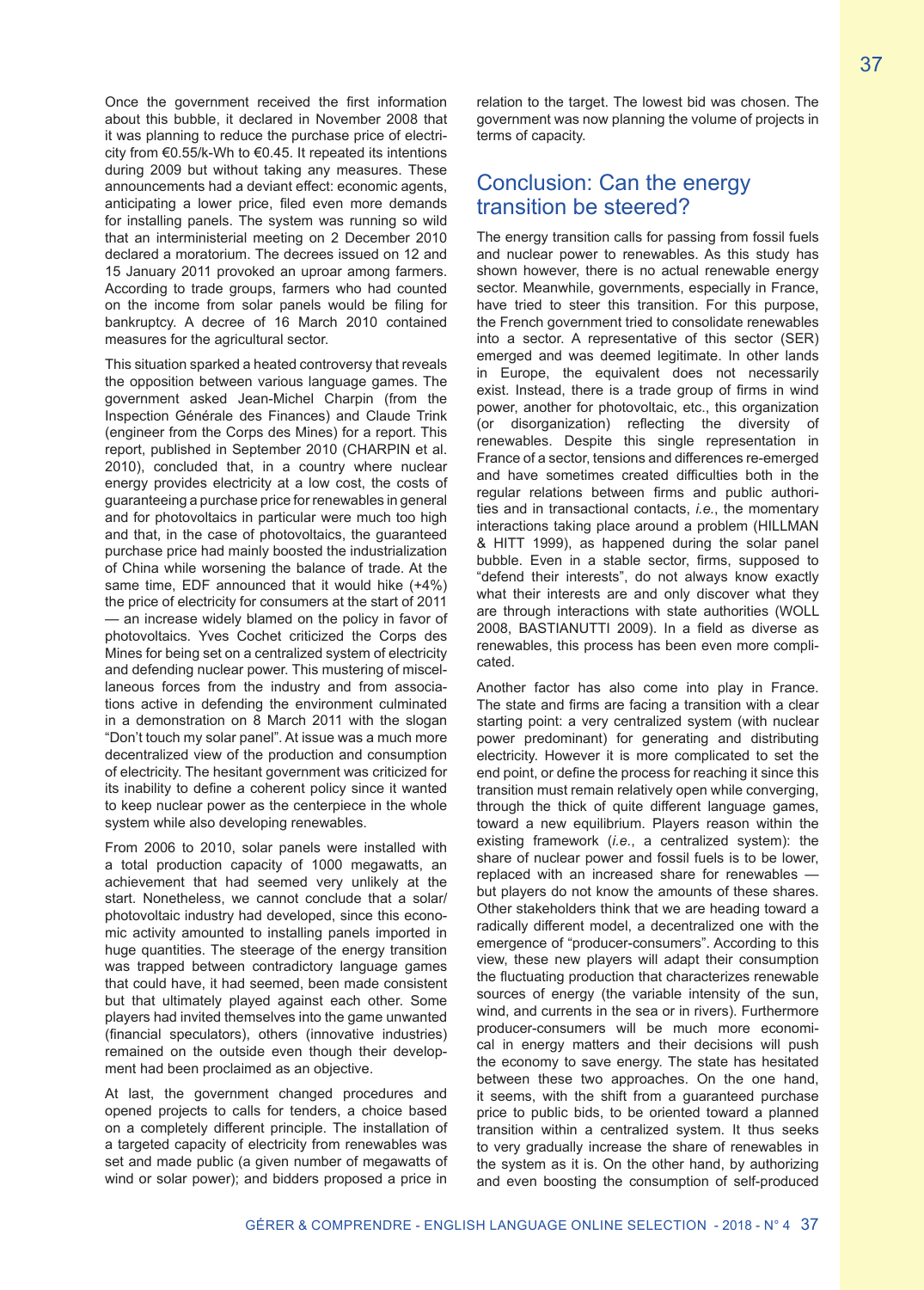electricity,(8) the state seems to support the shift toward another type of electricity system, toward a decentralized grid based on microgrids (LASSETER & PIAGI  $2004$ ).<sup>(9)</sup>

Typical of transitions is a clear enough vision of the equilibrium being left behind (the "dominant system") and an emphasis on the final, desired stated and its technological dimension — but with insufficient thought being given to the social processes and dynamics (VERBONG & GEELS 2010) reflected in the multiple language games (DEPEYRE & DUMEZ 2008), which should be identified. Steerage of a transition, if possible, must take account of these language games and tend toward compromises (always fragile and threatened) while realizing that periods of tension and divergence will inevitably occur.

# References

AHRNE Göran & BRUNSSON Nils (2008) *Meta-organizations* (Cheltenham, UK: Edward Elgar).

BASTIANUTTI Julie (2009) "Les firmes savent-elles toujours où est leur intérêt?", *Le Libellio d'Aegis*, 5(1), pp. 34-39.

BAUMGARTNER Frank & JONES Bryan (1991) "Agenda dynamics and policy subsystems", *Journal of Politics*, 53(4), pp. 1044-1074.

BAUWENS Thomas (2015) "Propriété coopérative et acceptabilité sociale de l'éolien terrestre", *Reflets et perspectives de la vie économique*, 54(1), pp. 59-70.

BERGER Peter & LUCKMANN Thomas (1966) *The Social Construction of Reality: A Treatise in the Sociology of Knowledge* (Garden City, NY: Anchor Books).

BERKOWITZ Héloïse & DUMEZ Hervé (2014) "La double origine du développement durable: Carl von Carlowitz et Thomas Jefferson", *Le Libellio d'Aegis*, 10(1), pp. 17-20.

BERKOWITZ Héloïse & DUMEZ Hervé (2016) "The concept of meta-oganization: Issues for management studies", *European Management Review*, 13(2), pp. 149-156.

CALLON Michel (2013) "La démocratie du carbone. À propos de *Carbon Democracy* de Timothy Mitchell", *Le Libellio d'Aegis*, 9(1), pp. 53-69.

CANEL-DEPITRE Béatrice (2017) "Le processus de construction de l'inacceptabilité sociale d'un projet de production électrique éolien en Haute Saintonge", *Gérer et Comprendre*, 130, pp. 15-31.

CARLMAN Inga (1982) "Wind energy potential in Sweden: The importance of nontechnical factors" in *Fourth International Symposium on Wind Energy Systems*. 21-24 September, Stockholm, pp. 335-348.

CARLMAN Inga (1984) "The views of politicians and decision-makers on planning for the use of wind power in Sweden", *European Wind Energy Conference 1984*, 22-36 October, Hamburg, pp. 339-343, available via https://www.youscribe.com/catalogue/ documents/savoirs/sciences-formelles/european-wind-energy-conference-1097664.

(8) Order n° 2016-1019 of 27 July 2016 on the "self-consumption" of electricity.

(9) In its "Microgrids" and "More Microgrids" projects, the European Commission's hall defined microgrids as "low-voltage distribution systems with distributed energy sources (such as microturbines, fuel cells, photovoltaic systems, etc.), storage devices (such as flywheels, supercapacitors and batteries) and controllable loads (loads that can be controlled while operating the grid in islands). Microgrids are connected to the grid but can also operate as islands in case of problems on the principal grid" (http://www.smartgrids-cre.fr/index.php?p=microgrids).

CHARPIN Jean-Michel, SINE Alexandre, HELLEISEN Philippe, TLILI Cécile, TRINK Claude & STOFFAES Christian (2010) *Mission relative à la régulation et au développement de la filière photovoltaïque en France* (Paris: La Documentation Française).

COCHET Yves (2000) *Stratégie et moyens de développement de l'efficacité énergétique et des sources d'énergie renouvelables en France. Rapport au Premier ministre* (Paris: La Documentation Française).

DEBOURDEAU Ariane (2011) "De la 'solution' au 'problème'. La problématisation de l'obligation d'achat de l'énergie solaire photovoltaïque en France et en Allemagne", *Politix*, 3(95), pp. 103-127.

DEPEYRE Colette & DUMEZ Hervé (2008) "What is a market? A Wittgensteinian exercise", *European Management Review*, 5(4), pp. 225-231.

DURAND Henry (1982) "Les énergies redécouvertes. L'énergie solaire, l'énergie éolienne et l'énergie de la biomasse" in M. DE PERROT (editor), *Énergie et société. Le choix des énergies et ses implications socio-économiques* (Paris/New York/ Oxford: Pergamon Press), pp. 129-142.

ÉVRARD Aurélien (2014) "Les énergies renouvelables et l'électricité. À propos d'un conflit entre un secteur et une alternative de politique publique", *Ecologie & politique*, 2(49), pp. 67-80.

FINON Dominique (2009) "Photovoltaïque: les défauts du tarif d'achat", *Revue de l'Énergie*, 588, pp. 85-101.

FINON Dominique & PEREZ Yves (2006) "The social efficiency of instruments for the promotion of renewables in the electricity industry: A transaction cost perspective", *Ecological Economics*, 62(1), pp. 77-92.

GINZBURG Carlo (2004) "Family resemblances and family trees: Two cognitive metaphors", *Critical Inquiry*, 30(3), pp. 537-556.

HANSEN Jean-Pierre & PERCEBOIS Jacques (2012) *Énergie — Économie et politiques* (Brussels: De Boeck).

HILLMAN Amy & HITT Michael (1999) "Corporate political strategy formulation: A model of approach, participation and strategy decisions", *Academy of Management Review*, 24(4), pp. 825-842

HUGHES Thomas (1983) *Networks of Power: Electrification in Western Society, 1880-1930* (Baltimore, MD: John Hopkins University Press).

LASSETER Robert & PIAGI Paolo (2004) "Microgrid: A conceptual solution", *Power Electronics Specialists Conference*, 20-25 June, Aachen, DE.

LEACH Gerald (1992) "The energy transition", *Energy Policy*, 20(2), pp. 116-123.

MEUNIER Francis (2011) *Les énergies renouvelables*, second edition (Paris: Le Cavalier Bleu).

MITCHELL Timothy (2011) *Carbon Democracy: Political Power in the Age of Oil*. (Brooklyn, NY: Verso Books).

PIORE Michael (2006) "Qualitative research: Does it fin in economics?" *European Management Review*, 3(1), pp. 17-23.

RACINE Timothy & MÜLLER Ulrich (2008) "The contemporary relevance of Wittgenstein: Reflections and directions", *New Ideas in Psychology*, 27(2), pp. 107-117.

RAINEAU Laurence (2011) "Vers une transition énergétique?", *Natures Sciences Sociétés*, 19(2), pp. 133-143.

ROSCH Eleanor (1978) "Principles of categorization" in E. ROSCH & B. LLOYD (editors) *Cognition and Categorization* (Hillsdale, NJ: Lawrence Erlbaum), pp. 27-48.

SEARLE John (1995) *The Construction of Social Reality* (New York: Free Press) translated into French by C. Tiercelin (1998) *La construction de la réalité sociale* (Paris: Gallimard).

SINE Wesley & LEE Brandon (2009) "Tilting at windmills? The environmental movement and the emergence of the US wind energy sector", *Administrative Science Quarterly*, 54(1), pp. 123-155.

SOLOMON, Barry & KRISHNA Karthik (2011) "The coming sustainable energy transition: History, strategies, and outlook", *Energy Policy*, 39(11), pp. 7422-7431.